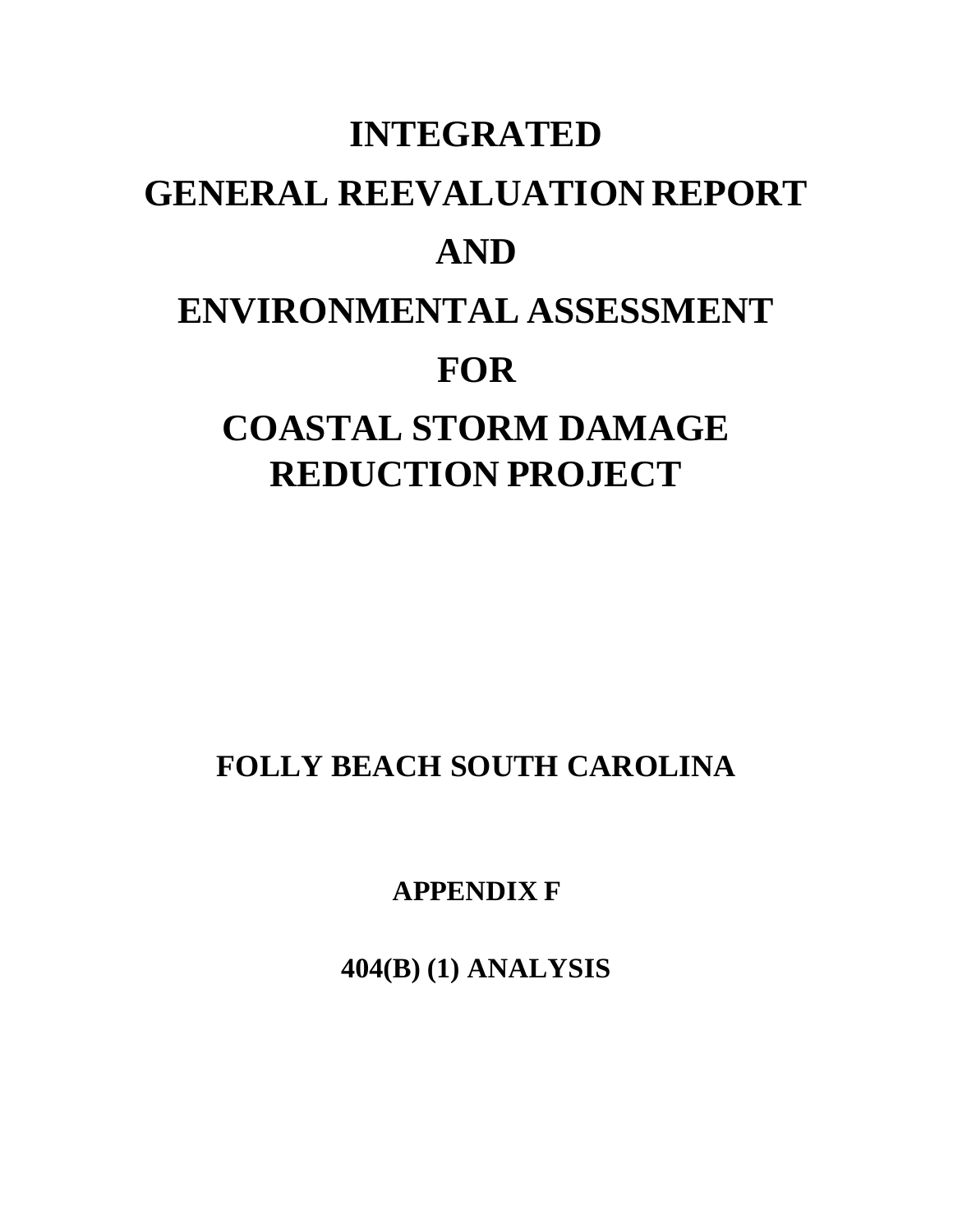## **FOLLY BEACH**

# **COASTAL STORM RISK MANAGEMENT PROJECT**

# **CHARLESTON COUNTY, SOUTH CAROLINA**

Preliminary Evaluation of Section 404 (b) (1) Guidelines 40 CFR 230

This evaluation covers the placement of all fill material into waters and wetlands of the United States required for the maintenance of the Folly Beach CSRM project, Charleston County, South Carolina. The proposed project involves the placement of beach quality sand extracted from suitable offshore, inlet and river borrow sources onto the shoreline of Folly Beach.

## **Section 404 Public Notice No. CESAW-TS-PE-**

1. Review of Compliance (230.10(a)-(d)) **Preliminary 1/ Final 2/**

A review of the NEPA Document indicates that:

a. The discharge represents the least environmentally damaging practicable alternative and if in a special aquatic site, the activity associated with the discharge must have direct access or proximity to, or be located in the aquatic ecosystem to fulfill its basic purpose (if no, see section 2 and NEPA document);  $YES \boxtimes NO$ 

b. The activity does not:

1) violate applicable State water quality standards or effluent standards prohibited under Section 307 of the CWA;

2) jeopardize the existence of federally listed endangered or threatened species or their habitat; and 3) violate requirements of any federally designated marine sanctuary (if no, see section 2b and check responses from resource and water quality certifying agencies);  $YES\boxtimes NO^*$  YES NO

c. The activity will not cause or contribute to significant degradation of waters of the U.S. including adverse effects on human health, life stages of organisms dependent on the aquatic ecosystem, ecosystem diversity, productivity and stability, and recreational, aesthetic, and economic values (if no, see section 2);

 $YES\% NO$  NO YES NO

d Appropriate and practicable steps have been taken to minimize potential adverse impacts of the discharge on the aquatic ecosystem (if no, see section 5).

 $YES\% NO$  NO  $*$  YES NO NO  $VES$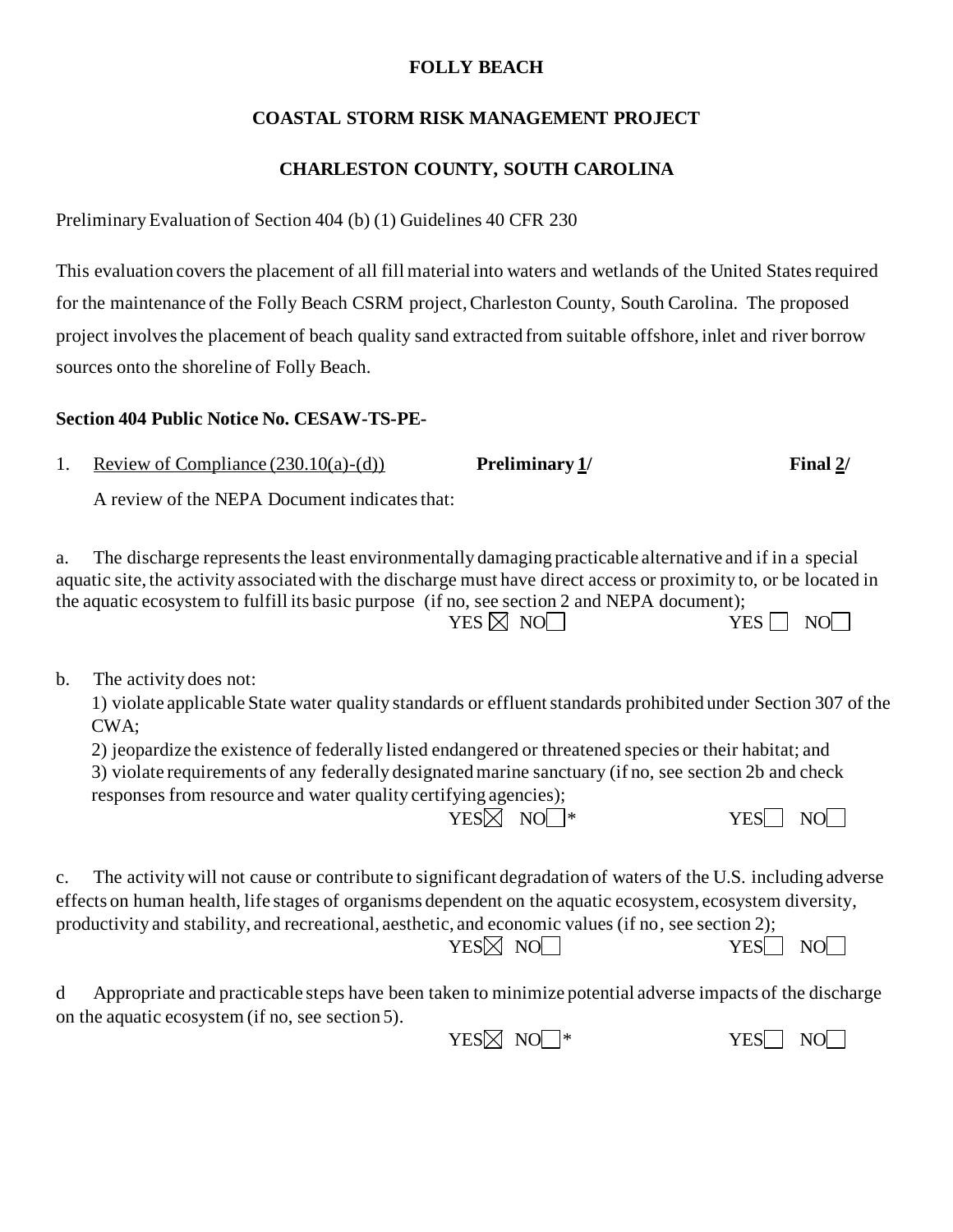# a. Physical and Chemical Characteristics of the Aquatic Ecosystem (Subpart C)

- (1) Substrate impacts.
- (2) Suspended particulates/turbidity impacts X
- (3) Water column impacts.
- (4) Alteration of current patterns and water circulation.
- (5) Alteration of normal water fluctuations/hydroperiod.
- (6) Alteration of salinity gradients. X
- b. Biological Characteristics of the Aquatic Ecosystem (Subpart D)
- (1) Effect on threatened/endangered species and their habitat.
- $(2)$  Effect on the aquatic food web.
- (3) Effect on other wildlife (mammals birds, reptiles, and amphibians). X
- c Special Aquatic Sites (Subpart E)
- $(1)$  Sanctuaries and refuges.
- $(2)$  Wetlands.
- $(3)$  Mud flats.
- $(4)$  Vegetated shallows.
- $(5)$  Coral reefs.
- $(6)$  Riffle and pool complexes.

d. Human Use Characteristics (Subpart F)

(1) Effects on municipal and private water supplies.

(2) Recreational and commercial fisheries impacts

- (3) Effects on water-related recreation.
- (4) Aesthetic impacts.

(5) Effects on parks, national and historical monuments, national seashores, wilderness areas,

research sites, and similar preserves.

| $\boldsymbol{\mathrm{X}}$ |  |
|---------------------------|--|
| $\mathbf X$               |  |
| $\mathbf X$               |  |
|                           |  |
| X                         |  |
|                           |  |
| $\mathbf X$               |  |
| $\mathbf X$               |  |

| NA |  |
|----|--|
| NA |  |
| NA |  |
| NA |  |
| NA |  |
| NA |  |

| NA |                           |  |
|----|---------------------------|--|
|    | $\mathbf X$               |  |
|    | $\mathbf X$               |  |
|    | $\mathbf X$               |  |
|    |                           |  |
|    | $\boldsymbol{\mathrm{X}}$ |  |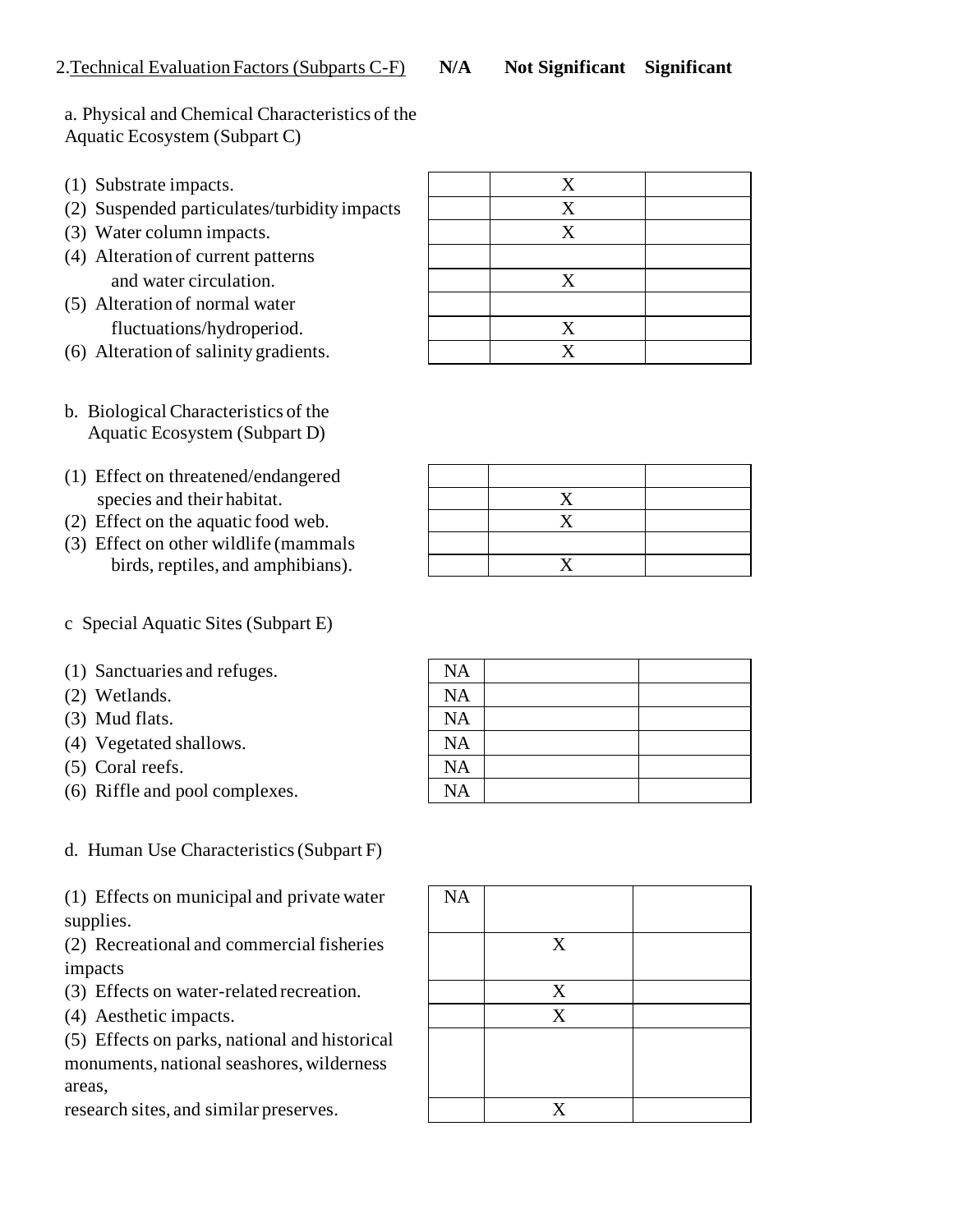### 3. Evaluation of Dredged or Fill Material (Subpart G) 3/

a. The following information has been considered in evaluating the biological availability of possible contaminants in dredged or fill material. (Check only those appropriate.)

|     | (1) Physical characteristics                                                                                                                                                   |             |
|-----|--------------------------------------------------------------------------------------------------------------------------------------------------------------------------------|-------------|
| (2) | Hydrography in relation to known or anticipated sources of contaminants                                                                                                        |             |
| (3) | Results from previous testing of the material or similar material in the vicinity of the project                                                                               | $\boxtimes$ |
| (4) | Known, significant sources of persistent pesticides from land runoff or percolation                                                                                            |             |
| (5) | Spill records for petroleum products or designated (Section 311 of CWA) hazardous substances                                                                                   |             |
| (6) | Other public records of significant introduction of contaminants from industries, municipalities, or<br>other sources                                                          |             |
| (7) | Known existence of substantial material deposits of substances which could be released in harmful<br>quantities to the aquatic environment by man-induced discharge activities |             |
| (8) | Other sources (specify).                                                                                                                                                       |             |
|     | https://www.epa.gov/superfund/superfund-national-priorities-list-npl                                                                                                           |             |
|     | b. An evaluation of the appropriate information in 3a above indicates that there is reason to believe the                                                                      |             |

proposed dredge or fill material is not a carrier of contaminants, or that levels of contaminants are substanti vely similar at extraction and disposal sites and not likely to result in degradation of the disposal site.\*\*

| YES $\boxtimes$ | $NO^-$ |  |
|-----------------|--------|--|
|-----------------|--------|--|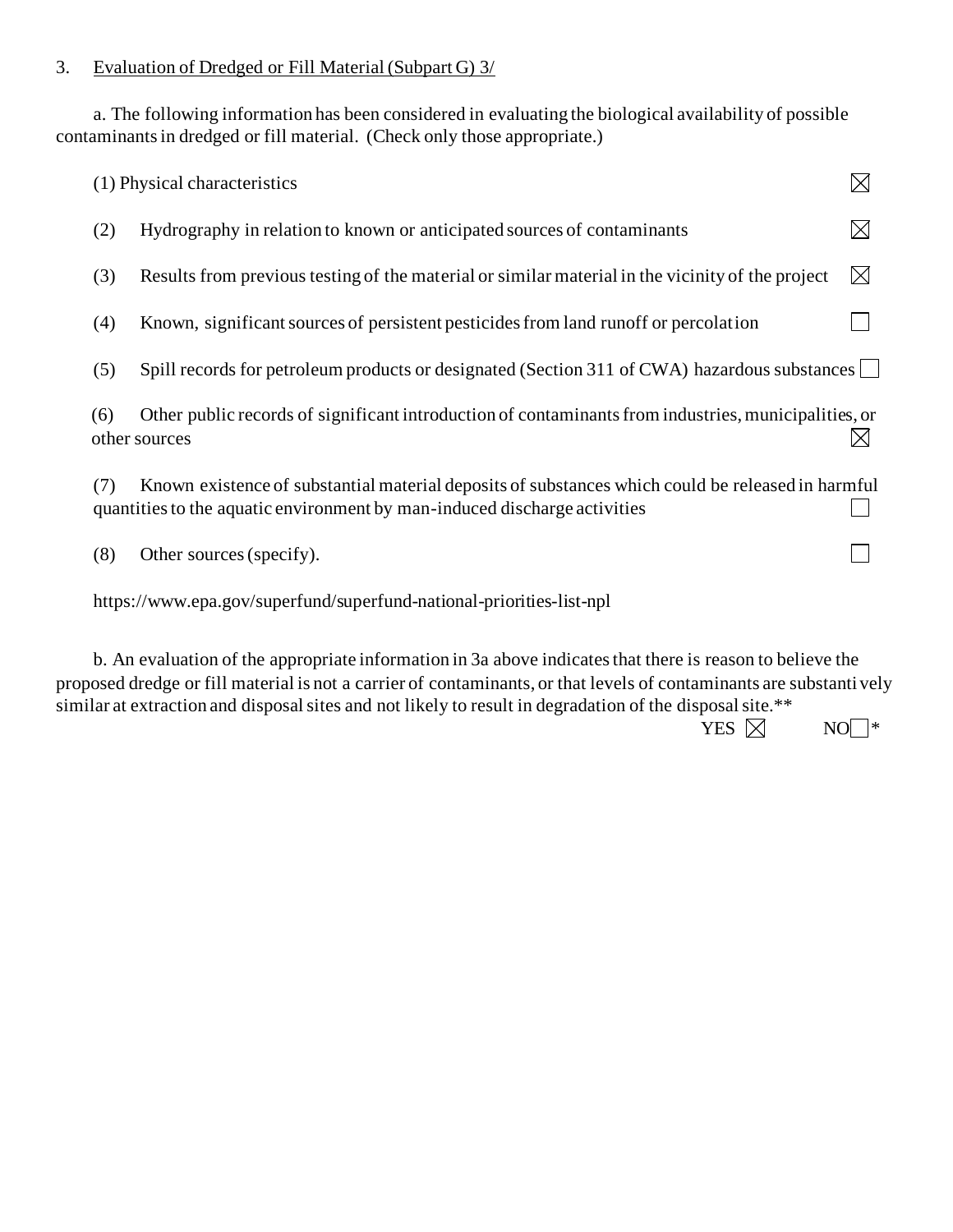### 4. Disposal Site Determinations (230.11(f)).

a. The following factors as appropriate, have been considered in evaluating the disposal site.

|    | (1) Depth of water at disposal site.                                                                                                                                                  |                 |     |
|----|---------------------------------------------------------------------------------------------------------------------------------------------------------------------------------------|-----------------|-----|
|    | (2) Current velocity, direction, and<br>variability at disposal site                                                                                                                  |                 |     |
|    | (3) Degree of turbulence.                                                                                                                                                             | $\bowtie$       |     |
|    | (4) Water column stratification                                                                                                                                                       | .M              |     |
|    |                                                                                                                                                                                       | M               |     |
|    | (6) Rate of discharge                                                                                                                                                                 |                 |     |
|    | (7) Dredged material characteristics<br>(constituents, amount and type<br>of material, settling velocities).                                                                          |                 |     |
|    | (8) Number of discharges per unit of<br>time.                                                                                                                                         |                 |     |
|    | (9) Other factors affecting rates and<br>patterns of mixing (specify)                                                                                                                 |                 |     |
|    | List appropriate references.                                                                                                                                                          |                 |     |
|    | b. An evaluation of the appropriate factors in<br>4a above indicates that the disposal site<br>and/or size of mixing zone are acceptable.                                             | YES $\boxtimes$ | NO. |
| 5. | <b>Actions to Minimize Adverse Effects (Subpart H).</b>                                                                                                                               |                 |     |
|    | All appropriate and practicable steps have been taken,<br>through application of recommendations of 230.70-230.77,<br>to ensure minimal adverse effects of the proposed<br>discharge. | YES $\boxtimes$ | NO  |
|    |                                                                                                                                                                                       |                 |     |

Actions taken to ensure minimal adverse effects of the proposed discharge can be found in Section 5.01.2 Water Quality.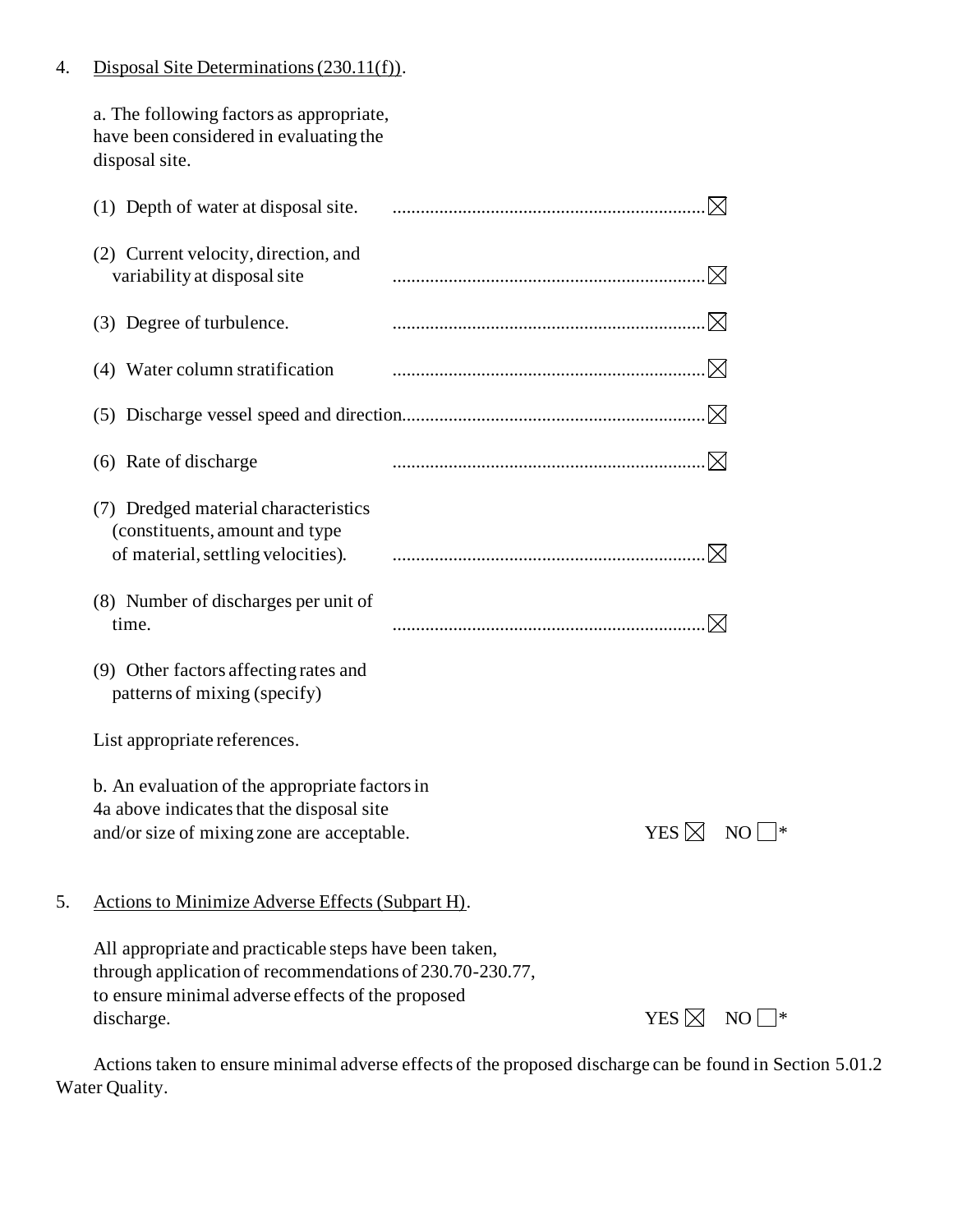### 6. Factual Determinations (230.11).

A review of appropriate information as identified in items 2-5 above indicates that there is minimal potential for short- or long-term environmental effects of the proposed discharge as related to:

| a. Physical substrate at the disposal site<br>(review sections 2a, 3, 4, and 5).      | YES $\boxtimes$ | NO<br>∣∗  |
|---------------------------------------------------------------------------------------|-----------------|-----------|
| b. Water circulation, fluctuation, and salinity<br>(review sections 2a, 3, 4, and 5). | YES $\boxtimes$ | NO<br> *  |
| c. Suspended particulates/turbidity<br>(review sections 2a, 3, 4, and 5).             | YES $\boxtimes$ | NO<br>∣ ≭ |
| d Contaminant availability<br>(review sections 2a, 3, and 4).                         | YES $\boxtimes$ | NO<br> *  |
| e. Aquatic ecosystem structure and function<br>(review sections 2b and c, 3, and 5).  | YES $\boxtimes$ | NO<br> *  |
| f. Disposal site<br>(review sections 2, 4, and 5).                                    | YES $\boxtimes$ | NO<br>∣∗  |
| g. Cumulative impact on the aquatic<br>ecosystem.                                     | YES $\boxtimes$ | NO.<br>∣* |
| h. Secondary impacts on the aquatic<br>ecosystem.                                     | YES $\boxtimes$ | ∗<br>NO   |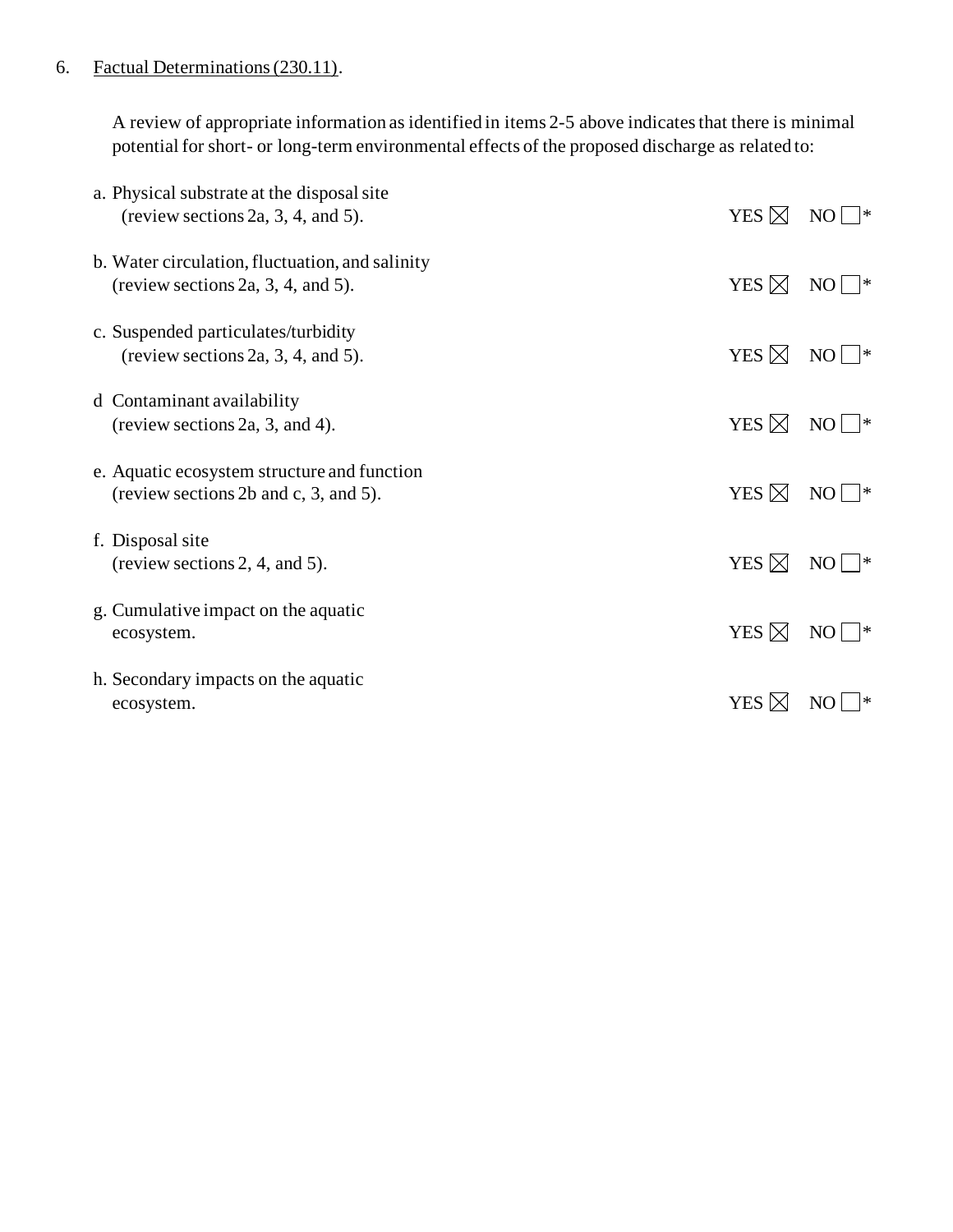| Findings. |  |
|-----------|--|
|-----------|--|

| a. The proposed disposal site for discharge of dredged or fill material complies with the                                                                                                                     |
|---------------------------------------------------------------------------------------------------------------------------------------------------------------------------------------------------------------|
| b. The proposed disposal site for discharge of dredged or fill material complies with the                                                                                                                     |
| c. The proposed disposal site for discharge of dredged or fill material does not comply with<br>the Section $404(b)(1)$ guidelines for the following reasons(s):                                              |
| (2) The proposed discharge will result in significant<br>$degradation of the aquatic ecosystem. \ldots \ldots \ldots \ldots \ldots \ldots \ldots \ldots$                                                      |
| (3) The proposed discharge does not include all<br>practicable and appropriate measures to minimize<br>potential harm to the aquatic ecosystem. $\dots \dots \dots \dots \dots \dots \dots \dots \dots \dots$ |

\_\_\_\_\_\_\_\_\_\_\_\_\_\_\_\_\_\_\_\_\_\_\_\_\_\_ Date: \_\_\_\_\_\_\_\_\_\_\_\_\_\_\_\_\_\_\_\_

Benjamin A. Bennett Colonel, U.S. Army District Engineer

\*A negative, significant, or unknown response indicates that the permit application may not be in compliance with the Section 404(b)(1) Guidelines.

1/ Negative responses to three or more of the compliance criteria at this stage indicate that the proposed projects may not be evaluated using this "short form procedure." Care should be used in assessing pertinent portions of the technical information of items 2 a-d, before completing the final review of compliance.